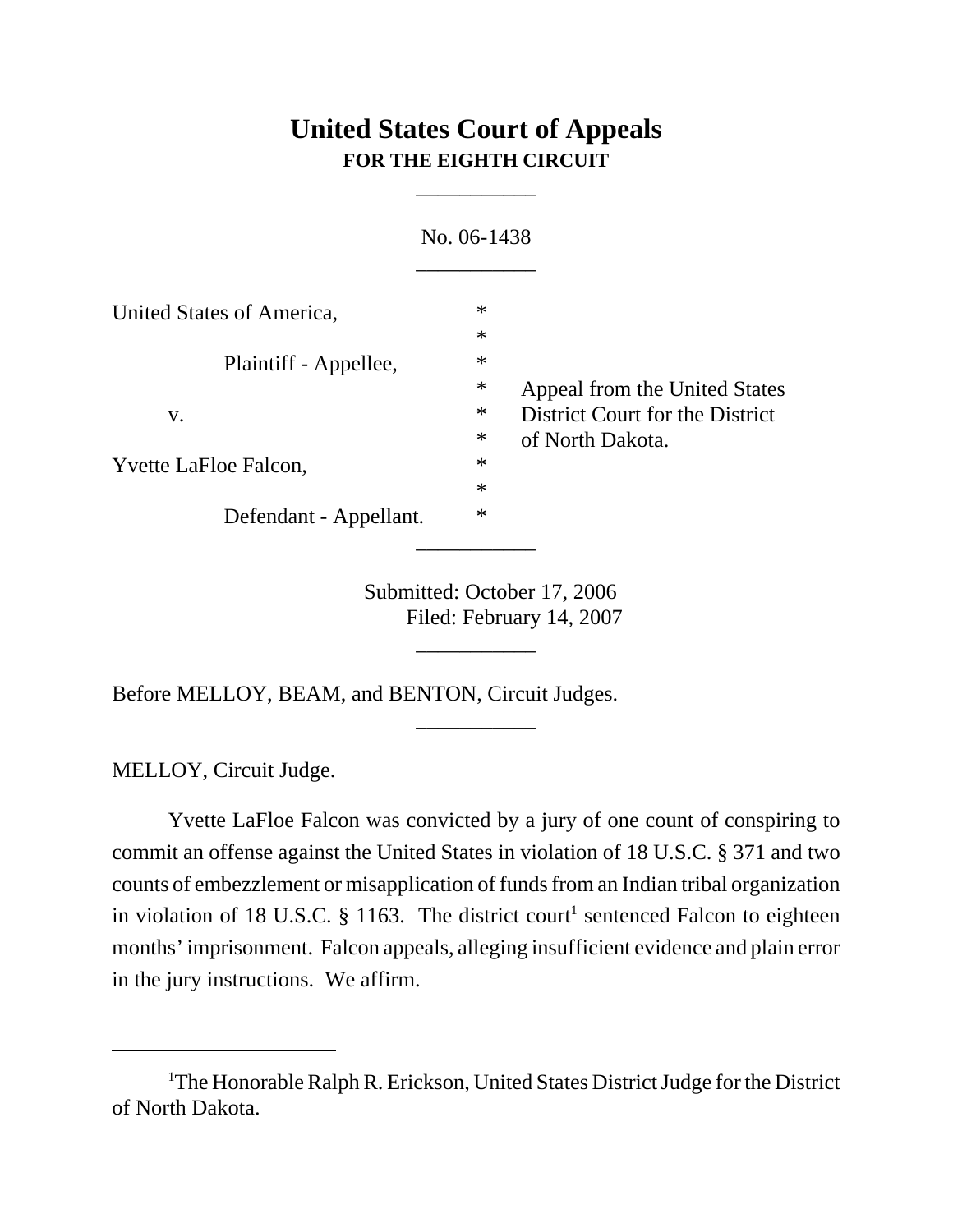## I. Background

Falcon is an enrolled member of the Turtle Mountain Band of Chippewa Indians ("the Tribe") in North Dakota. In 1994, she was elected chief clerk of the Tribe's court. She was re-elected in two subsequent elections and held the post of chief clerk during all times relevant to the present offenses. The conspiracy and embezzlement charges in this case arose from the use of travel funds obtained and disbursed under Falcon's signature or under the signature of her convicted coconspirator Sharon Malaterre. The travel at issue was allegedly undertaken for the purpose of training related to tribal business. During the times relevant to the present offenses, Malaterre served first as an associate judge and later as chief judge of the Tribe's court.

Under the Tribe's policy regarding business travel, travelers were required to submit a signed travel authorization request and voucher request to a supervisor or department head who would approve, sign, and forward the requests to a member of the executive committee for a final signature and disbursement of funds. The Tribe considered Falcon and Malaterre to be supervisors or department heads. Members of the executive committee included officers such as the Tribe's chairman, vicechairman, etc. Travelers could request and receive up to eighty percent of their anticipated travel expenses in advance and submit receipts upon the completion of travel to obtain the lesser of the remaining twenty percent or the actual cost of travel.

In 2001, the Tribe's chairman instructed Falcon and other department heads and project administrators that his signature on requisitions served only as acknowledgment that all other necessary signatures were present. He stated it was the responsibility of department heads or project administrators to make sure that requested expenditures were permissible under the terms of relevant grants or funding sources, and he would interpret their signatures as representations that expenditures were appropriate. The Tribe's chairman testified that the large number of grants and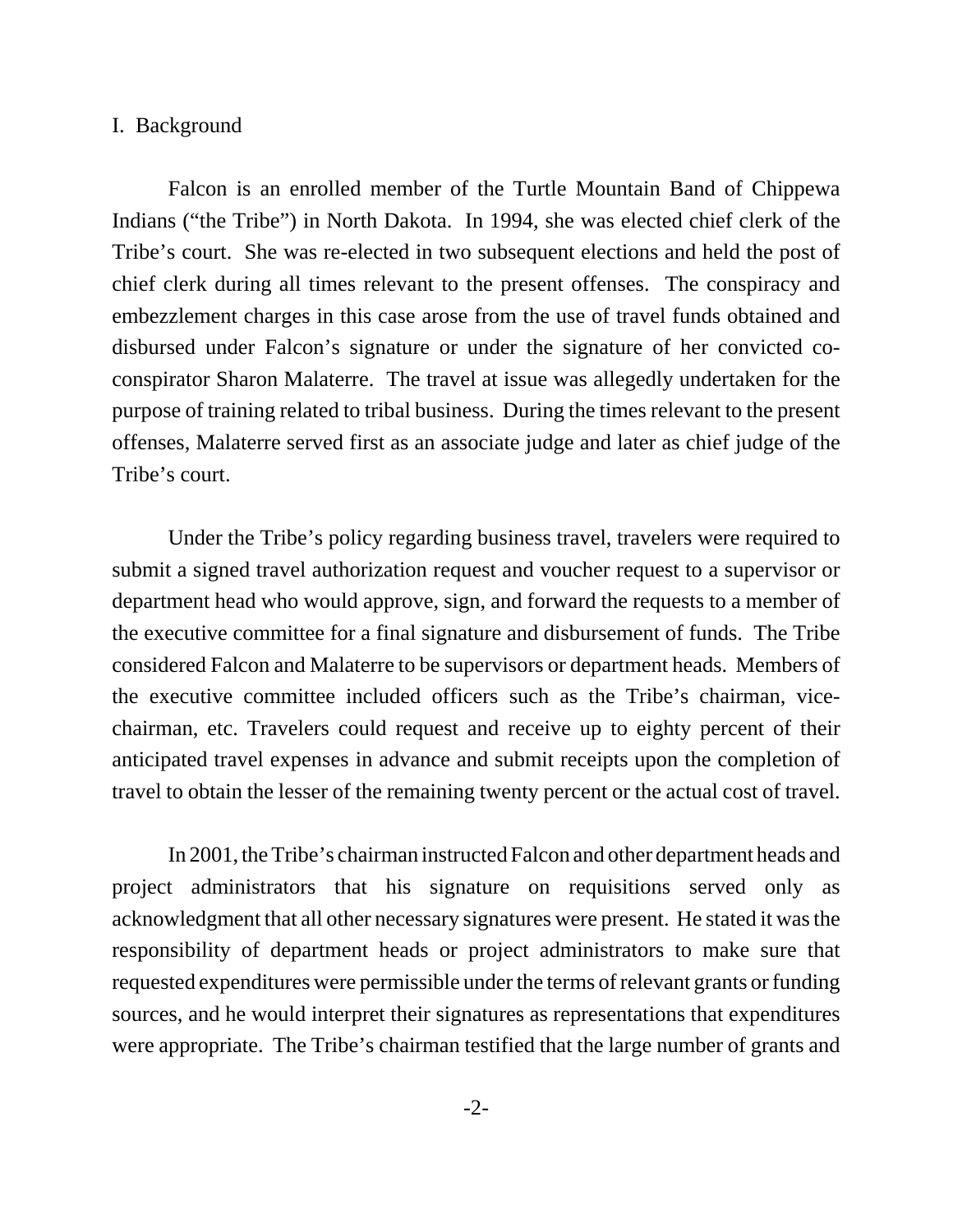other funding sources and the large number of departments or line items in the Tribe's overall budget made it impractical for the executive committee to track each source and verify the propriety of every request received from a department head. Accordingly, the Tribe's chairman testified that it was necessary, in general, for the executive committee and the finance office to rely upon representations by the department heads and grant administrators concerning the propriety of expenditures under the various grants.

The travel funds at issue in this case relate to travel for two separate seminars or conferences. The first travel occurred in 1999, and the destination was a conference in Jacksonville, Florida. The persons who received travel funds for the trip from North Dakota to Florida included Falcon, Malaterre, Delmark Langen (a Bureau of Indian Affairs law enforcement officer), and Marilyn Davis (an employee of the Tribe). These persons had planned to fly to Florida, and Falcon had made flight reservations for the group. Days before leaving, however, Falcon determined that flying was not possible. She then approached Langen about using a BIA van for the trip. Langen obtained a nine-passenger BIA van. The travelers also used a smaller van owned by a different judge on the Tribe's court.

Falcon, Malaterre, and Langen requested and received eighty percent of their anticipated expenses in advance. Malaterre received \$970 and Falcon and Langen each received over \$1934. The amounts advanced to Malaterre and Langen included anticipated mileage for the trip at \$0.31 per mile. Falcon proposed and approved payment of \$0.31 per mile for Langen to drive the BIA van to Florida. This reimbursement rate was the rate usually paid to persons for driving their own vehicles during reimbursable travel, not a rate applied to the use of government-owned vehicles.

Langen, Malaterre, Falcon, and Falcon's son traveled together to Florida in the BIA van. Davis, her husband, and her husband's daughter traveled in the private van.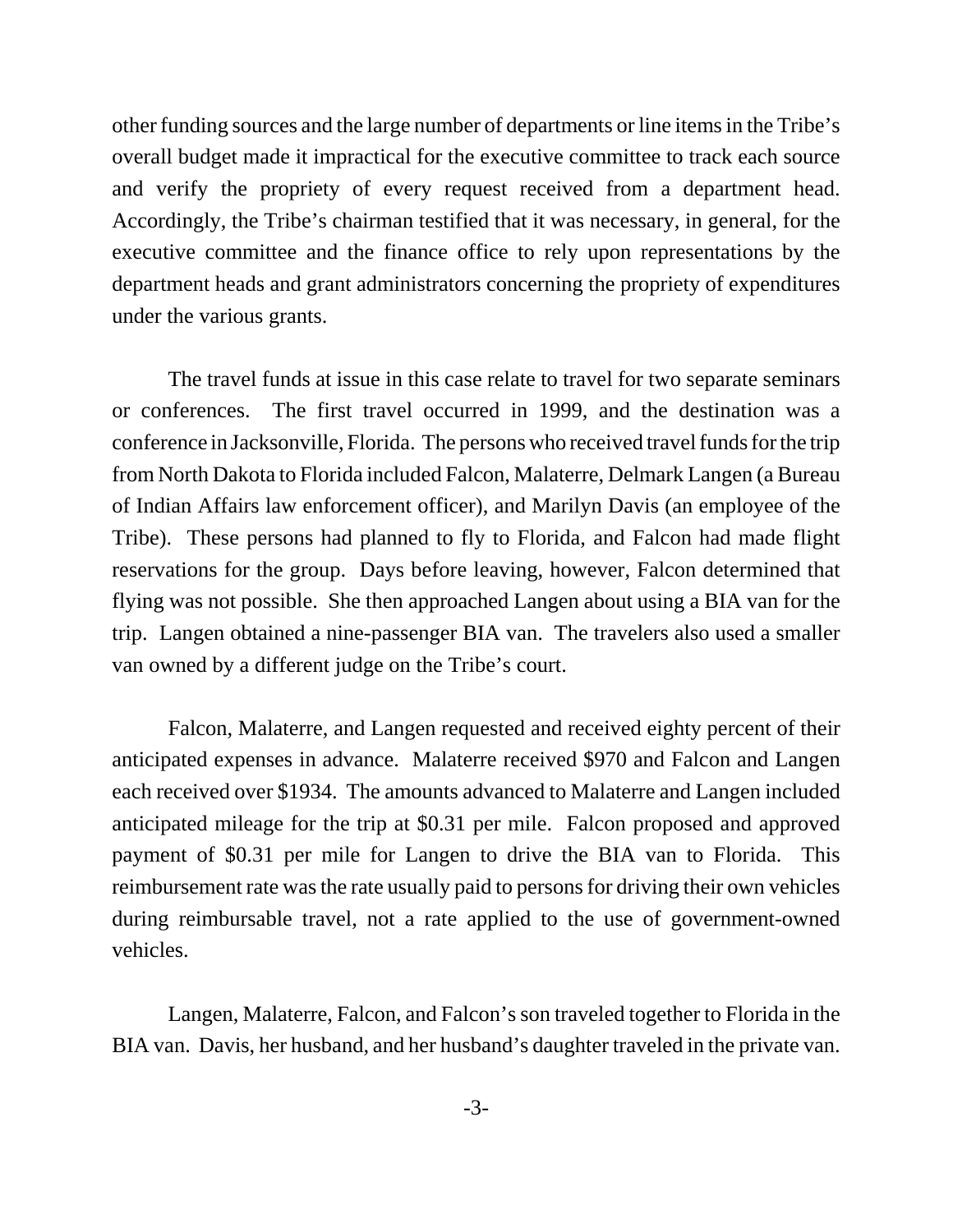The employees' family members went to Disney World while in Florida. Although the government strongly inferred at trial that the purpose for taking two vans was to permit the family members to travel to Disney World for free, such a finding was not necessary to support the jury's verdict.

During the trip, Falcon told Langen that Malaterre had run out of money, and Langen gave a portion of his mileage money to Malaterre. Following the trip, Falcon submitted trip reports and receipts for the travelers. These submissions included receipts for hotel stays in Eau Claire, Wisconsin, and Ashley, Illinois. It was shown at trial that these hotel receipts were false—Langen and Malaterre denied staying in either of the hotels, and, in fact, the hotels named on the receipts did not exist. Further, the fabricated receipts were poorly made (for example, Eau Claire was misspelled on the false receipt). Falcon claimed that Malaterre acted alone and submitted the false receipts. Malaterre and Langen testified, however, that Falcon submitted the receipts. Also, Falcon had signed the relevant trip reports.

The second instance of travel at issue in this case was a trip to Las Vegas for a training conference. Funding for the Las Vegas trip, approved by Falcon, was taken from a specific federal grant. The federal grant included a limited allocation of funds for travel. This allocation included money for an attorney to travel to Washington, D.C., and for the project administrator to travel once to Rapid City, South Dakota, and once to Bismark, North Dakota. It contained no money for travel to Las Vegas. According to grant documents and testimony from multiple witnesses, Falcon was the administrator for the grant and was responsible for creating the budget that was included in the grant. Notwithstanding Falcon's knowledge of and responsibility for the grant, she approved travel for multiple members of the Tribe to a conference in Las Vegas. The total amount of travel funds requested and paid out under vouchers approved by Falcon for the Las Vegas trip exceeded the total travel budget of the grant by thousands of dollars.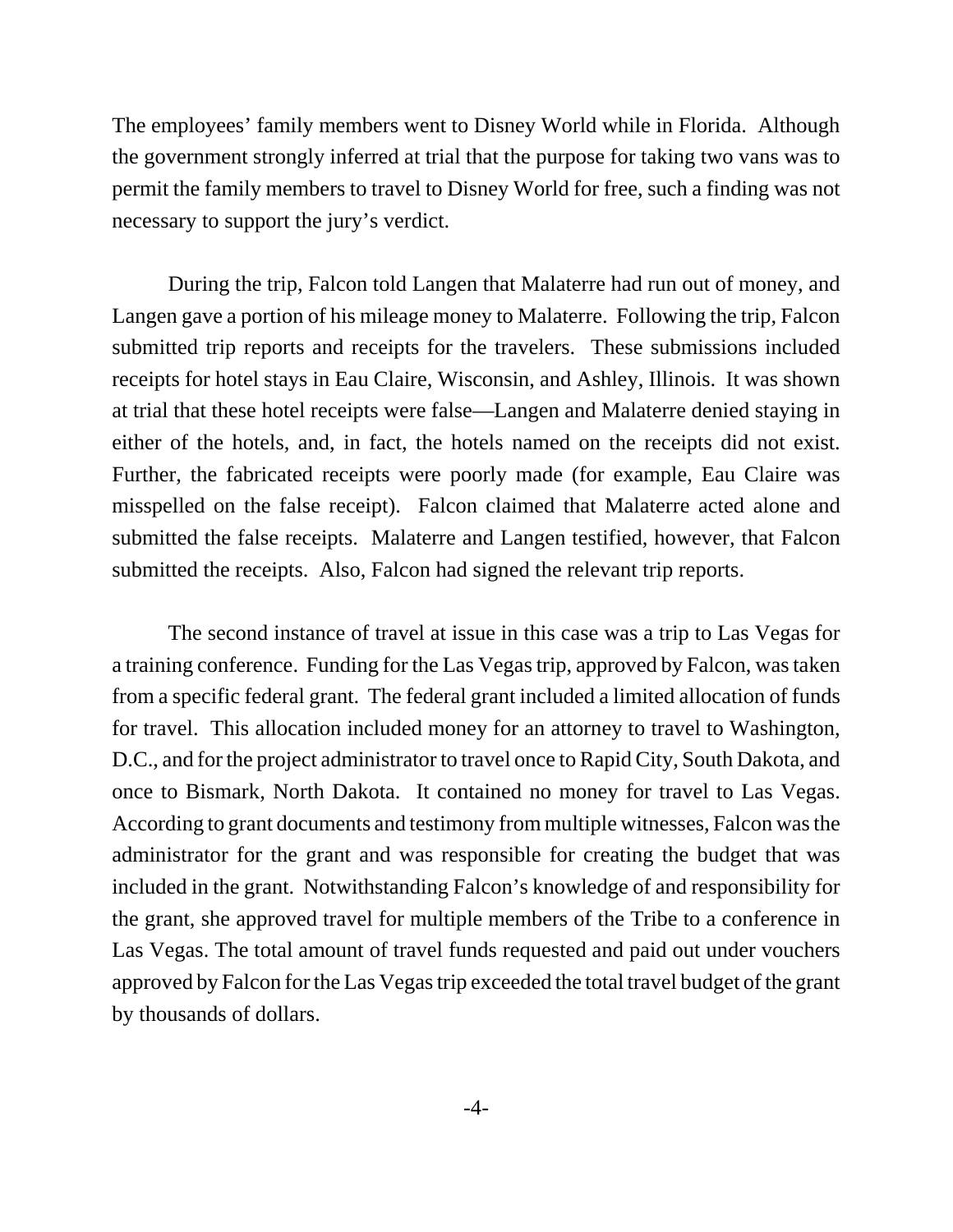In Las Vegas, multiple Tribe members spent their travel advances at the gaming tables prior to the conference. The money lost due to gambling included the travel advances intended to pay the conference fee or tuition. Falcon talked to the conference director and obtained permission to pay the required fee at a later date. Ultimately, only one of the travelers paid the conference fee. After the conference, in her submission for the unpaid twenty percent of her requested travel funds, Falcon submitted a photocopy of a check for the conference fee and a photocopy of an envelope that she purportedly used to mail the check to the conference organizers. At trial, it was revealed that the check was never received by the conference organizers and that the check had never been cashed. Taken in a light most favorable to the verdict, we must assume that the jury permissibly concluded that Falcon never sent the check to pay for the conference tuition and fabricated the evidence she submitted with her claim for reimbursement.

The government charged Falcon and Malaterre with conspiracy and embezzlement. Malaterre pleaded guilty to conspiring to defraud the United States in violation of 18 U.S.C. § 371 and testified against Falcon. The jury received Malaterre's plea agreement as evidence in Falcon's case.

Falcon defended herself at trial by arguing that the Tribe's executive committee, comptroller, and finance office had oversight duties regarding the travel expenditures such that she was free to sign her own and other persons' requests and vouchers without regard to the propriety of the travel. Numerous other witnesses, including the Tribe's chairman and the comptroller, rebutted these claims. Further, Falcon at no time presented a reasoned explanation for the submission of false hotel receipts. She did argue that Malaterre acted alone regarding the false hotel receipts, but other testimony and evidence rebutted her claim. Finally, she failed to present any explanation of why Langen received the personal vehicle per-mile rate for driving the BIA's van to Florida.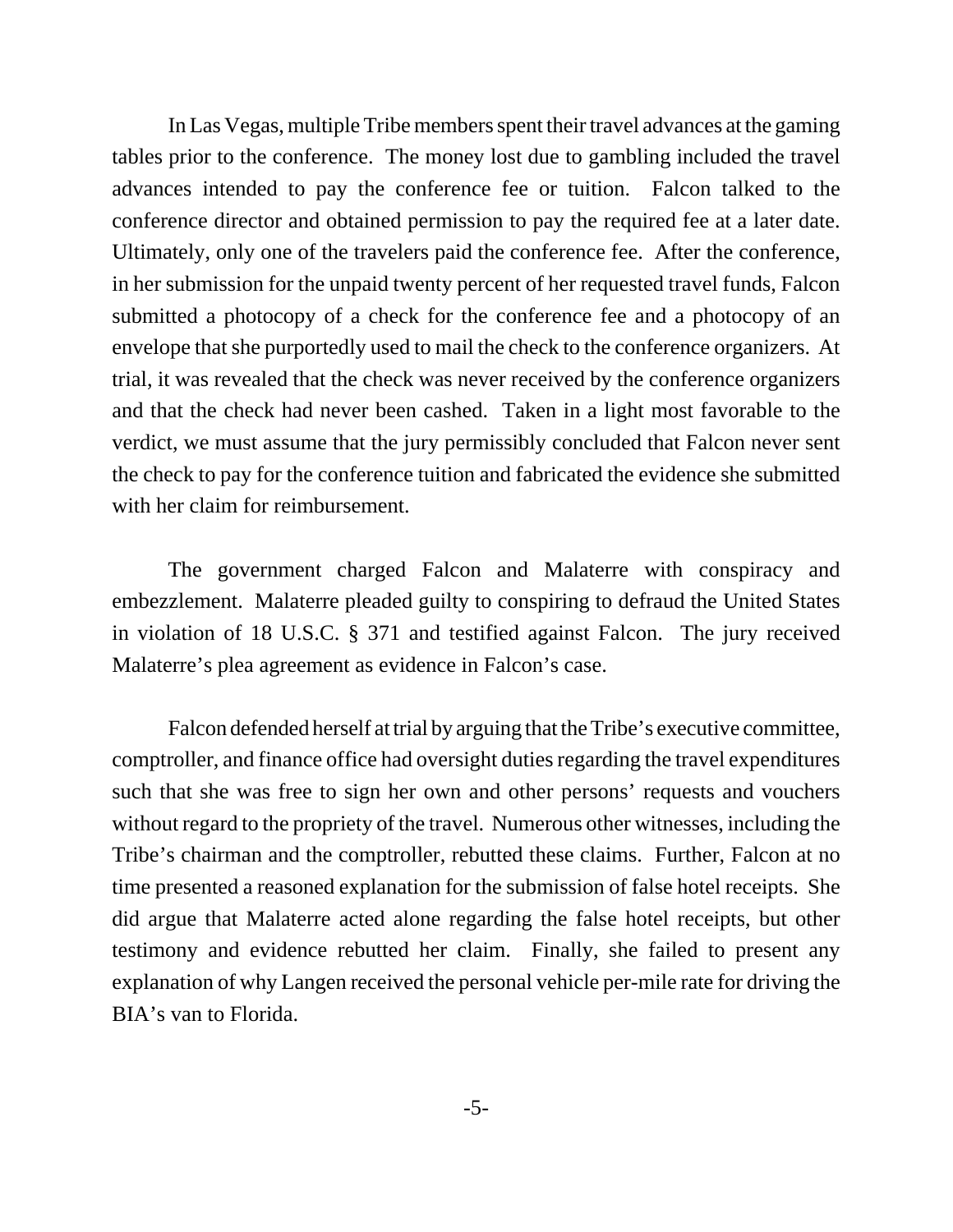Ultimately, the jury rejected Falcon's characterization of her role as a nonsupervisory, non-responsible party and accepted the testimony of the tribal officials who had explained the apportionment of responsibilities in the Tribe's process for approving travel.

## II. Discussion

A. Jury Instructions

Falcon raises two challenges concerning the instructions on the substantive counts of embezzlement. She first argues that the district court erred by not instructing the jury as to the meaning of the word "willfully." She also argues that the district court erred by submitting an instruction regarding "deliberate indifference" even though the embezzlement statute required proof that she acted willfully or knowingly.

Falcon did not raise these challenges below, so our review is for plain error. United States v. Olano, 507 U.S. 725, 731 (1993). Plain error only exists if (1) there was an error, (2) the error was plain, (3) the error affected Falcon's substantial rights, and (4) a failure to grant relief would "seriously affect the fairness, integrity, or public reputation of judicial proceedings." Johnson v. United States, 520 U.S. 461, 466-67 (1997) (internal quotations omitted). An error is only plain if it is a clear violation of existing law. Olano, 507 U.S. at 734. An erroneous jury instruction only affects substantial rights if "'the ailing instruction . . . so infected the entire trial that the resulting conviction violates due process.'" United States v. Smith, 450 F.3d 856, 859 (8th Cir. 2006) (quoting Estelle v. McGuire, 502 U.S. 62, 72 (1991)) .

Falcon's first challenge relates to her interpretation of the term "willfully" as used in 18 U.S.C. § 1163. That section provides: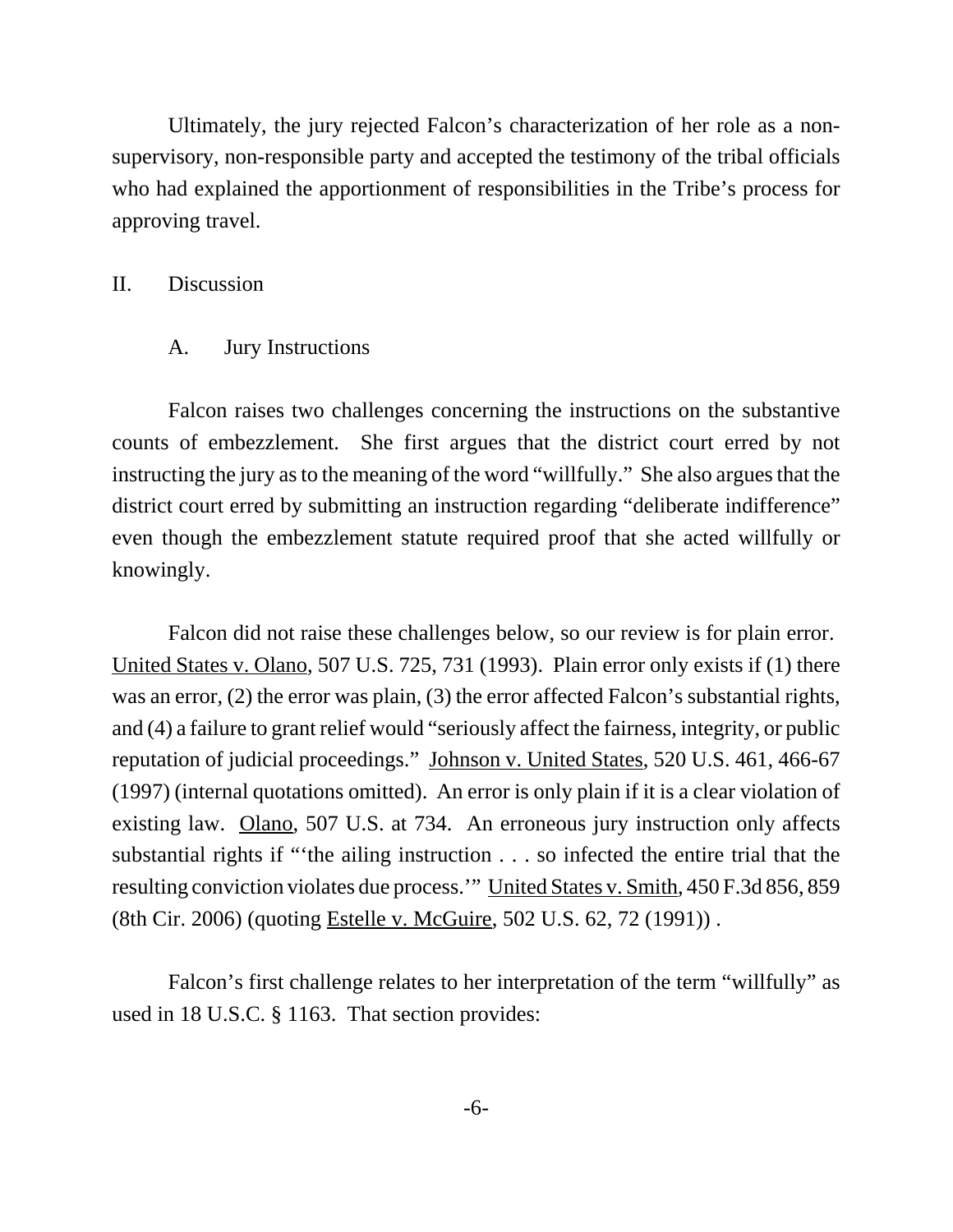Whoever embezzles, steals, knowingly converts to his use or the use of another, willfully misapplies, or willfully permits to be misapplied, any of the moneys, funds, credits, goods, assets, or other property belonging to any Indian tribal organization or intrusted to the custody or care of any officer, employee, or agent of an Indian tribal organization . . . .

Shall be fined under this title, or imprisoned not more than five years, or both; but if the value of such property does not exceed the sum of \$1,000, he shall be fined under this title, or imprisoned not more than one year, or both.

The district court instructed the jury that one element of the offense required proof that "the Defendant knowingly and willfully permitted to be misapplied assets, that is, travel funds." The district court defined the terms "embezzle," "conversion," and "misapply." The separate instruction that set forth the definition for the term "misapply" stated:

To "misapply" means to use the funds or property of the Turtle Mountain Band of Chippewa Indians, *knowing that such use is unauthorized, or unjustifiable or wrongful*. Misapplication includes the wrongful taking or use of the money or property of the Turtle Mountain Band of Chippewa Indians, by its agent for his or her own benefit, the use or benefit of some other person, or an unauthorized purpose, even if such use benefitted the Turtle Mountain Band of Chippewa Indians.

(Emphasis added).

Falcon asserts that the term willfully in the context of a violation of 18 U.S.C. § 1163 requires proof not only that a defendant intentionally or purposely permitted the misapplication of funds, but that a defendant knew she was violating the law and acted with a culpable state of mind, i.e., acted with a specific intent to violate the law. Even if we were to presume that Falcon correctly describes the meaning of the term "willfully" under § 1163, her argument fails. The definition that the district court gave to the jury for the term "misapply" incorporated precisely the kind of specific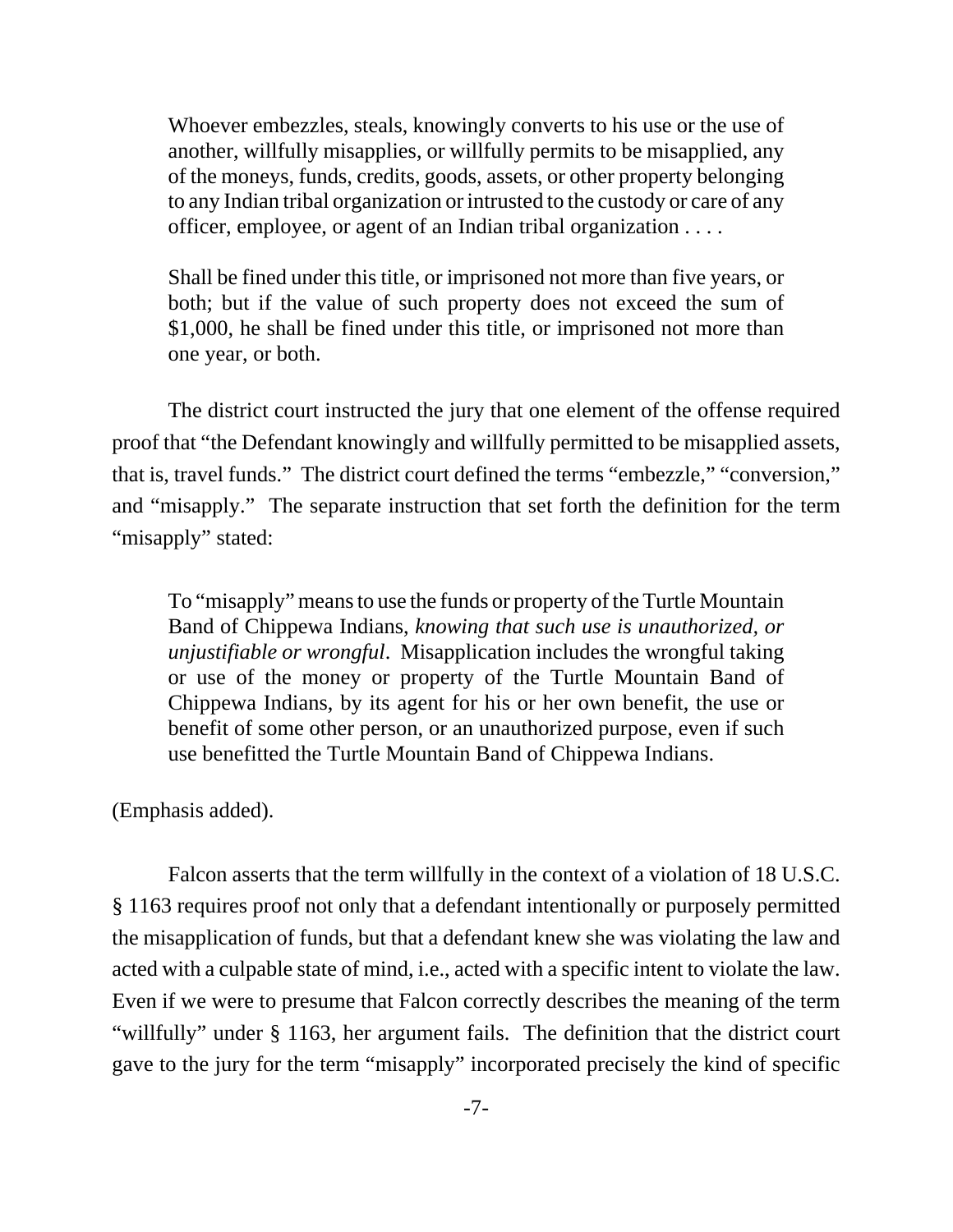intent definition that Falcon advocates. Further, the term "willfully" only appears in § 1163 in reference to the acts of misapplying or permitting to be misapplied. Accordingly, under the instructions used in this case, the jury could not have found that Falcon acted willfully without finding the *mens rea* that Falcon believes applicable to § 1163.

Falcon's second, related argument is that the district court erred when it gave the jury a "deliberate indifference" instruction. According to Falcon, such an instruction permitted the jury to convict based on a finding merely of constructive knowledge and permitted a conviction where the jury may have only found negligence or carelessness. This argument misconstrues the nature of the deliberate indifference instruction and ignores the fact that the district court expressly cautioned against finding guilt based on negligence. The instruction given by the district court was as follows:

You may find that the defendant acted knowingly if you find beyond a reasonable doubt that the defendant was aware of a high probability that travel funds were being misapplied and that she deliberately avoided learning the truth. The element of knowledge may be inferred if the defendant deliberately closed her eyes to what would have otherwise been obvious to her.

You may not find that the defendant acted knowingly, however, if you find that the defendant was simply careless. A showing of negligence, mistake, or carelessness is not sufficient to support a finding of knowledge.

This is not, as argued by Falcon, a negligence, constructive knowledge, or "should have known" instruction. As we and other courts previously have recognized, a deliberate indifference instruction is not the same as a constructive knowledge instruction. See United States v. Parker, 364 F.3d 934, 947 n.3 (8th Cir. 2004) (holding a deliberate indifference instruction adequate where the trial court admonished the jury against finding the requisite knowledge based merely on the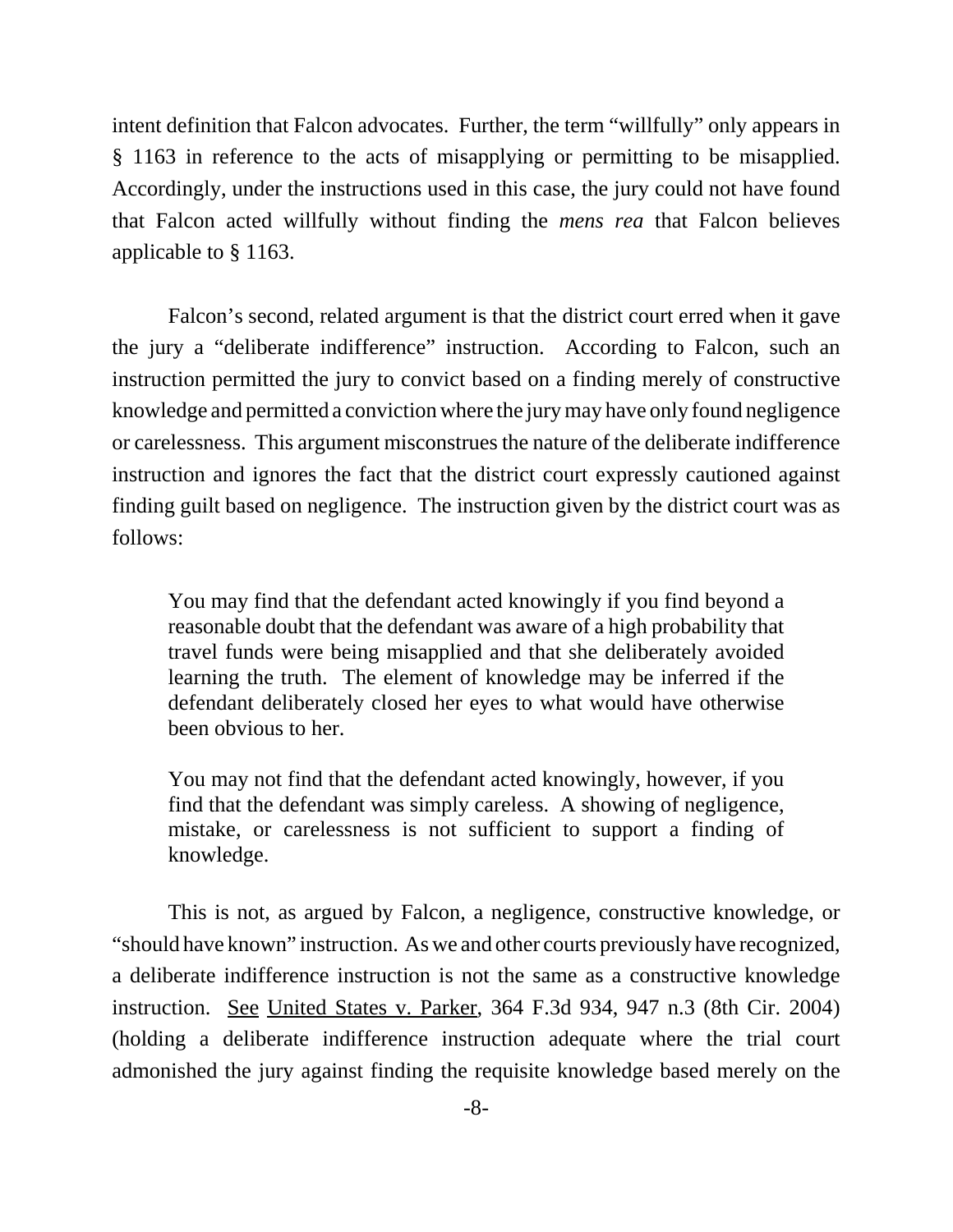defendant's "negligence, mistake, or carelessness"); United States v. Crabtree, 979 F.2d 1261, 1269-70 (7th Cir. 1992) (rejecting the argument that a deliberate indifference instruction permitted conviction "for negligence without proof of intent" and stating that a deliberate indifference instruction "informs the jury that guilty knowledge can be inferred from a combination of suspicion and deliberate indifference"). A deliberate indifference instruction is used to inform the jury that a defendant's actions, or failures to act, combined with other circumstances may suffice to prove that a defendant had actual knowledge of a fact. Parker, 364 F.3d at 947. Here, as in Parker, there was an express admonition to preclude the jury's finding of knowledge based merely on a negligence standard. The deliberate indifference instruction was appropriate because Falcon had argued she did not act willfully or with the requisite knowledge. Also, her version of the facts laid blame at the feet of Malaterre but indicated Falcon may have signed vouchers and acted with willful blindness of Malaterre's actions.

Further, we note that even if Falcon's challenges to the instructions had merit, we would have to conclude that the alleged errors did not affect Falcon's substantial rights. The evidence taken in a light most favorable to the jury's verdict demonstrated that Falcon fabricated and submitted hotel receipts for hotel stays that never occurred. Further, it showed that Tribe members used their travel funds to gamble, and Falcon falsely claimed to have paid conference fees in an effort to hide the misuse of funds. Finally, the evidence showed that Falcon initiated inappropriate claims for mileage even though the mileage arose from the use of a government vehicle. Under any reasonable definition of the term willfully, and without resort to a theory of deliberate indifference, this evidence suffices to establish a willful misapplication of Tribal funds.

## B. Sufficiency of the Evidence

Falcon also challenges her conviction based on the sufficiency of the evidence. "We will uphold the conviction 'as long as there is an interpretation of the evidence